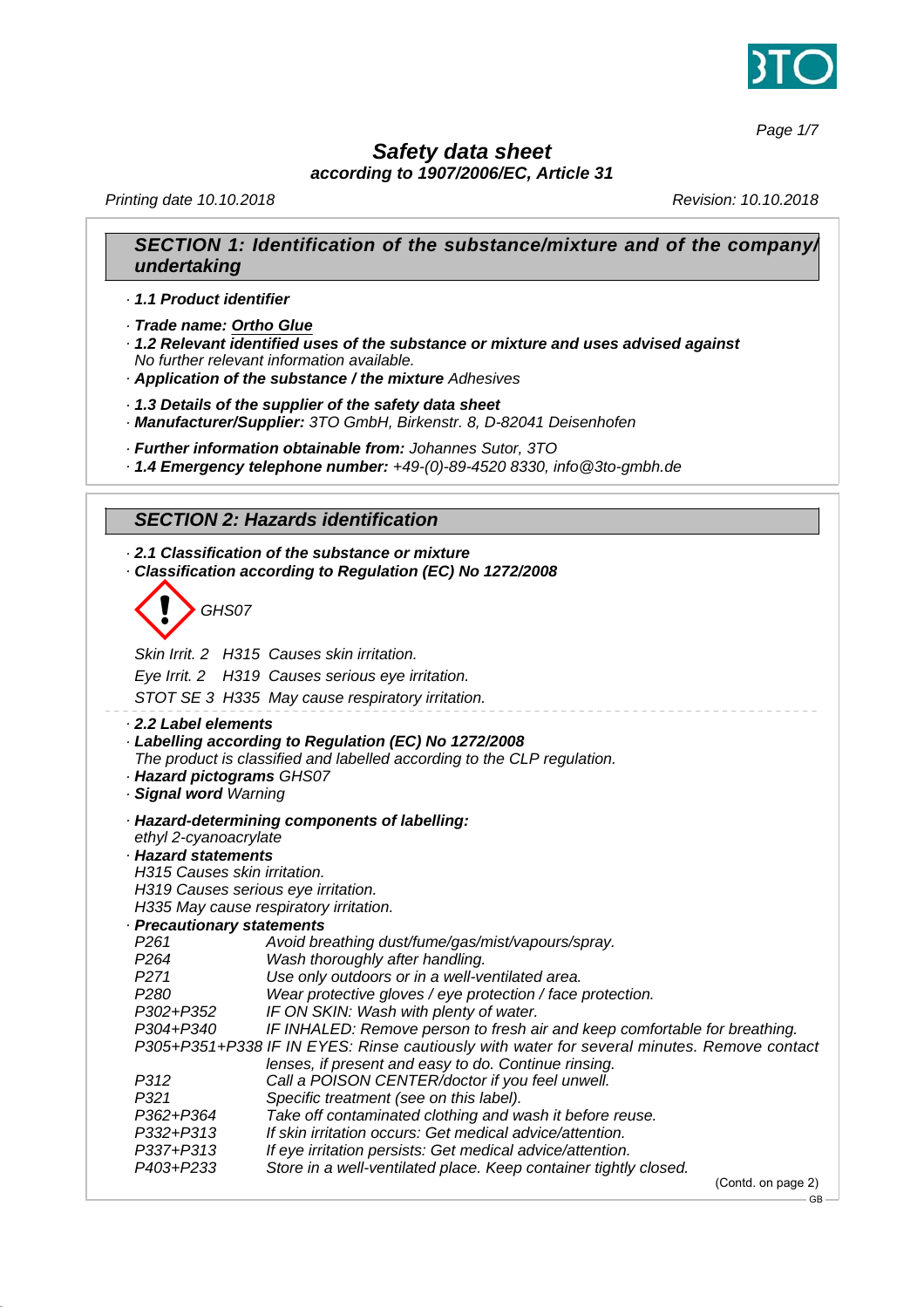

*Page 2/7*

*Safety data sheet*

*according to 1907/2006/EC, Article 31*

*Printing date 10.10.2018 Revision: 10.10.2018*

#### *Trade name: Ortho Glue*

(Contd. of page 1) *P405 Store locked up. P501 Dispose of contents/container in accordance with local/regional/national/ international regulations.*

#### *· Additional information:*

*Cyanoacrylate. Danger. Bonds skin and eyes in seconds. Keep out of the reach of children.*

- *· 2.3 Other hazards*
- *· Results of PBT and vPvB assessment*
- *· PBT: Not applicable.*
- *· vPvB: Not applicable.*

# *SECTION 3: Composition/information on ingredients*

*· 3.2 Chemical characterisation: Mixtures*

*· Description: Mixture of substances listed below with nonhazardous additions.*

### *· Dangerous components:*

*CAS: 7085-85-0*

*EINECS: 230-391-5* d~ *Skin Irrit. 2, H315; Eye Irrit. 2, H319; STOT SE 3, H335 ethyl 2-cyanoacrylate*

*<100.0%*

## *SECTION 4: First aid measures*

- *· 4.1 Description of first aid measures*
- *· After inhalation:*

*In case of unconsciousness place patient stably in side position for transportation.*

- *· After skin contact: Immediately wash with water and soap and rinse thoroughly.*
- *· After eye contact:*

*Rinse opened eye for several minutes under running water. If symptoms persist, consult a doctor.*

- *· After swallowing: If symptoms persist consult doctor.*
- *· 4.2 Most important symptoms and effects, both acute and delayed Breathing difficulty*
- *· 4.3 Indication of any immediate medical attention and special treatment needed*

*In cases of irritation to the lungs, initial treatment with Dexamethason metered aerosol.*

### *SECTION 5: Firefighting measures*

- *· 5.1 Extinguishing media*
- *· Suitable extinguishing agents:*

*CO2, powder or water spray. Fight larger fires with water spray or alcohol resistant foam.*

- *· 5.2 Special hazards arising from the substance or mixture Carbon monoxide (CO) Nitrogen oxides (NOx)*
- *· 5.3 Advice for firefighters*
- *· Protective equipment: No special measures required.*

#### *SECTION 6: Accidental release measures*

*· 6.1 Personal precautions, protective equipment and emergency procedures Not required.*

*· 6.2 Environmental precautions: No special measures required.*

(Contd. on page 3)

GB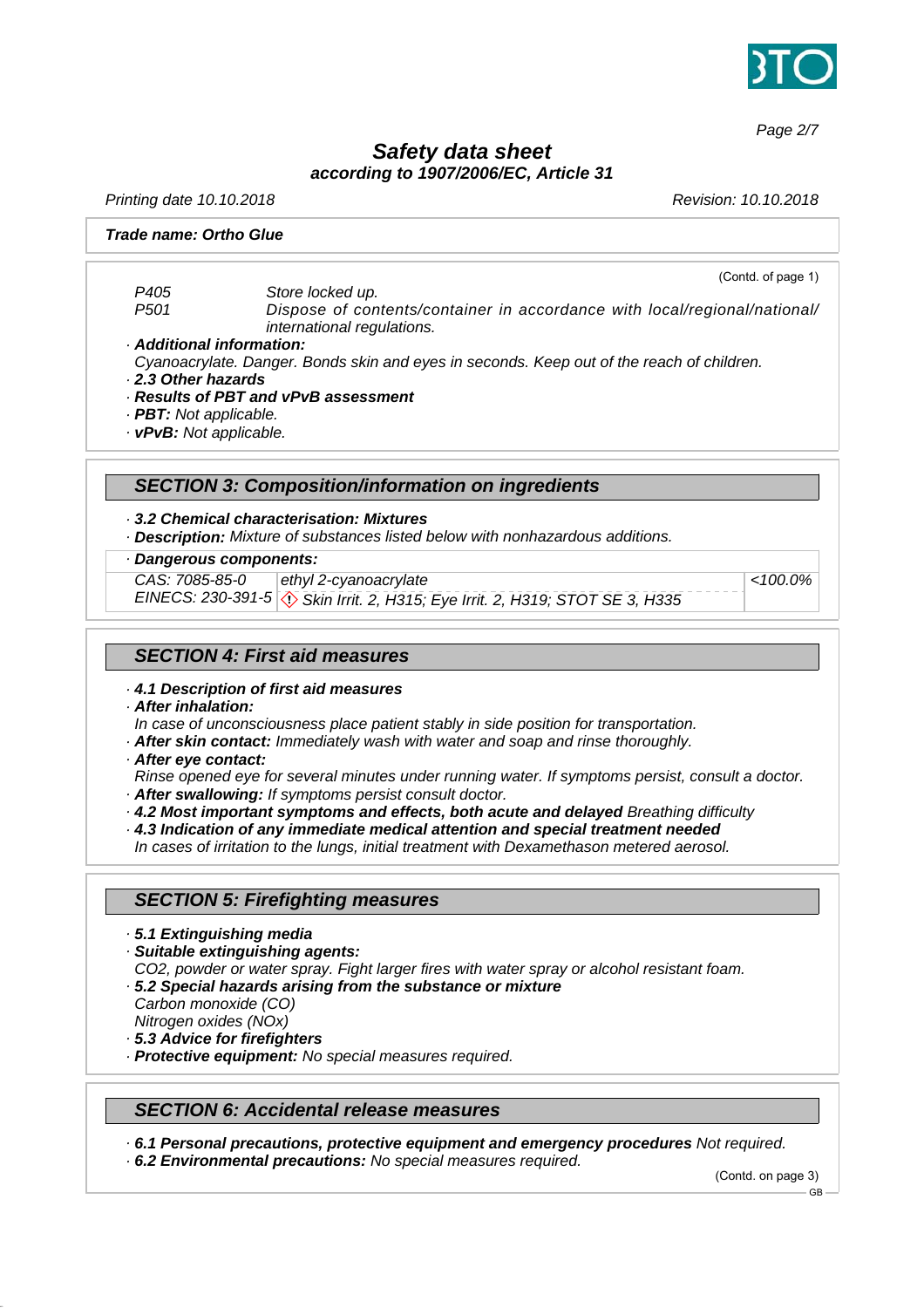

*Page 3/7*

# *Safety data sheet according to 1907/2006/EC, Article 31*

*Printing date 10.10.2018 Revision: 10.10.2018*

(Contd. of page 2)

#### *Trade name: Ortho Glue*

- *· 6.3 Methods and material for containment and cleaning up: Absorb with liquid-binding material (sand, diatomite, acid binders, universal binders, sawdust). Ensure adequate ventilation.*
- *· 6.4 Reference to other sections See Section 7 for information on safe handling. See Section 8 for information on personal protection equipment. See Section 13 for disposal information.*

#### *SECTION 7: Handling and storage*

*· 7.1 Precautions for safe handling Ensure good ventilation/exhaustion at the workplace. Open and handle receptacle with care. Prevent formation of aerosols.*

- *· Information about fire and explosion protection: No special measures required.*
- *· 7.2 Conditions for safe storage, including any incompatibilities*
- *· Storage:*
- *· Requirements to be met by storerooms and receptacles: No special requirements.*
- *· Information about storage in one common storage facility: Not required.*
- *· Further information about storage conditions: Keep receptacle tightly sealed.*

*· Storage class: 10*

*· 7.3 Specific end use(s) No further relevant information available.*

### *SECTION 8: Exposure controls/personal protection*

#### *· Additional information about design of technical facilities: No further data; see item 7.*

#### *· 8.1 Control parameters*

*· Ingredients with limit values that require monitoring at the workplace:*

#### *7085-85-0 ethyl 2-cyanoacrylate*

*WEL Short-term value: 1.5 mg/m³, 0.3 ppm*

*· Additional information: The lists valid during the making were used as basis.*

- *· 8.2 Exposure controls*
- *· Personal protective equipment:*
- *· General protective and hygienic measures: Keep away from foodstuffs, beverages and feed. Immediately remove all soiled and contaminated clothing Wash hands before breaks and at the end of work. Avoid contact with the eyes and skin.*

*· Respiratory protection:*

*In case of brief exposure or low pollution use respiratory filter device. In case of intensive or longer exposure use self-contained respiratory protective device.*

*· Protection of hands:*



\_S*Protective gloves*

(Contd. on page 4)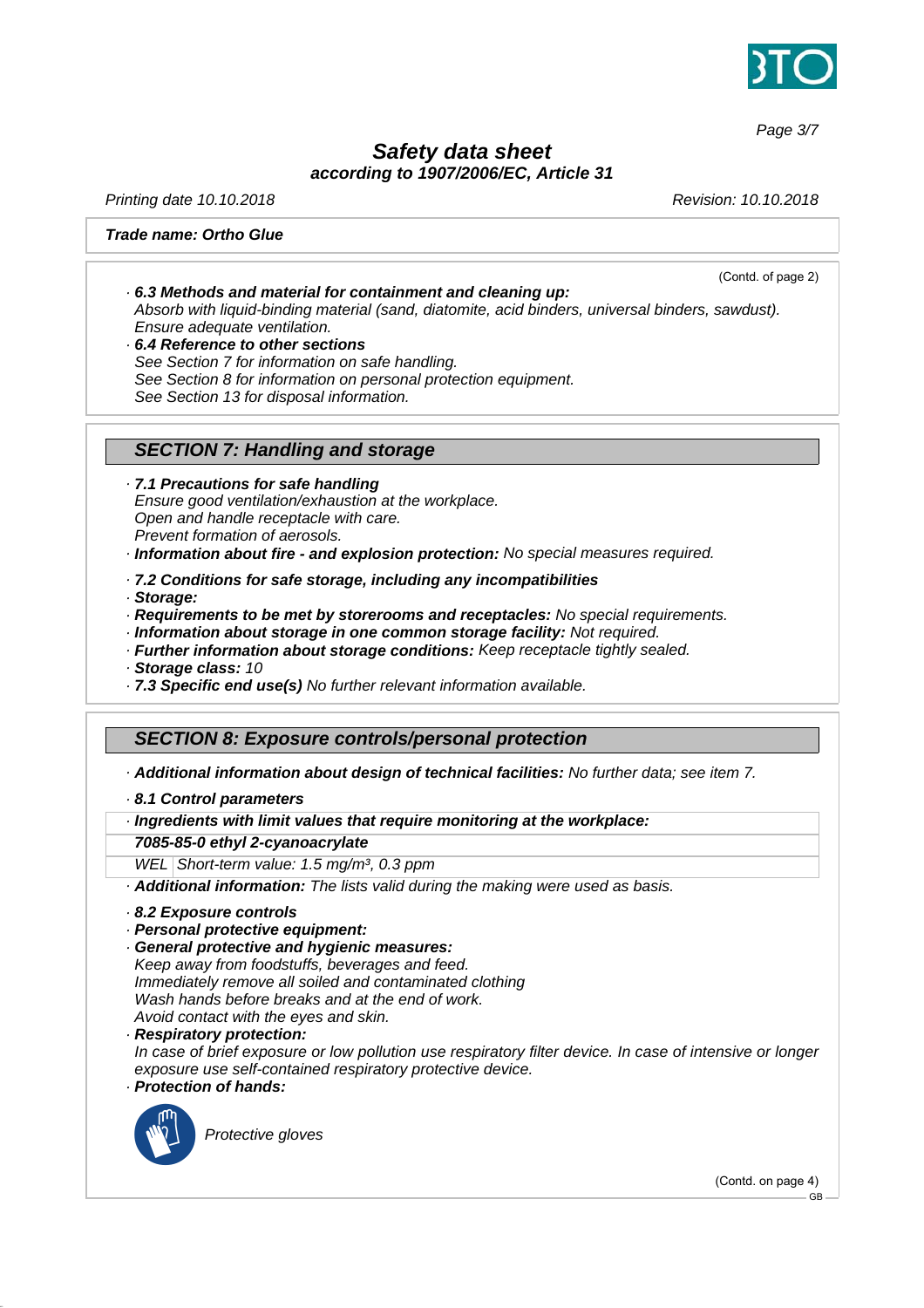

*Page 4/7*

# *Safety data sheet according to 1907/2006/EC, Article 31*

*Printing date 10.10.2018 Revision: 10.10.2018*

### *Trade name: Ortho Glue*

| (Contd. of page 3)<br>The glove material has to be impermeable and resistant to the product/ the substance/ the                                                  |
|------------------------------------------------------------------------------------------------------------------------------------------------------------------|
| preparation.                                                                                                                                                     |
| Due to missing tests no recommendation to the glove material can be given for the product/ the<br>preparation/ the chemical mixture.                             |
| Selection of the glove material on consideration of the penetration times, rates of diffusion and the<br>degradation                                             |
| Material of gloves                                                                                                                                               |
| Nitrile rubber, NBR                                                                                                                                              |
| The selection of the suitable gloves does not only depend on the material, but also on further marks<br>of quality and varies from manufacturer to manufacturer. |
| · Penetration time of glove material                                                                                                                             |
| The exact break trough time has to be found out by the manufacturer of the protective gloves and                                                                 |
| has to be observed.                                                                                                                                              |
| · For the permanent contact in work areas without heightened risk of injury (e.g. Laboratory)<br>gloves made of the following material are suitable:             |
| Nitrile rubber, NBR                                                                                                                                              |
| · For the permanent contact gloves made of the following materials are suitable:                                                                                 |
| Nitrile rubber, NBR                                                                                                                                              |
| · For the permanent contact of a maximum of 15 minutes gloves made of the following                                                                              |
| materials are suitable:                                                                                                                                          |
| Natural rubber, NR                                                                                                                                               |
| As protection from splashes gloves made of the following materials are suitable:                                                                                 |
| Natural rubber, NR                                                                                                                                               |
| بمنصاب الماسط مستسمس والمستطر والماسط والمستحير والمستحقق والمستحدث والمستحدث والمالمانية والمستحدث                                                              |

- *· Not suitable are gloves made of the following materials: Strong material gloves*
- *· Eye protection:*



\_R*Tightly sealed goggles*

| . 9.1 Information on basic physical and chemical properties<br>· General Information                                 |                                               |  |
|----------------------------------------------------------------------------------------------------------------------|-----------------------------------------------|--|
| · Appearance:<br>Form:                                                                                               | Fluid                                         |  |
| Colour:                                                                                                              | Colourless                                    |  |
| · Odour:                                                                                                             | Characteristic                                |  |
| · Change in condition<br><b>Melting point/freezing point:</b><br>Initial boiling point and boiling range: $> 200 °C$ | Undetermined.                                 |  |
| · Flash point:                                                                                                       | >80 °C                                        |  |
| · Explosive properties:                                                                                              | Product does not present an explosion hazard. |  |
| ⋅ Density at 20 °C:                                                                                                  | $1.05 - 1.08$ g/ml                            |  |
| · Solubility in / Miscibility with<br>water:                                                                         | Not miscible or difficult to mix.             |  |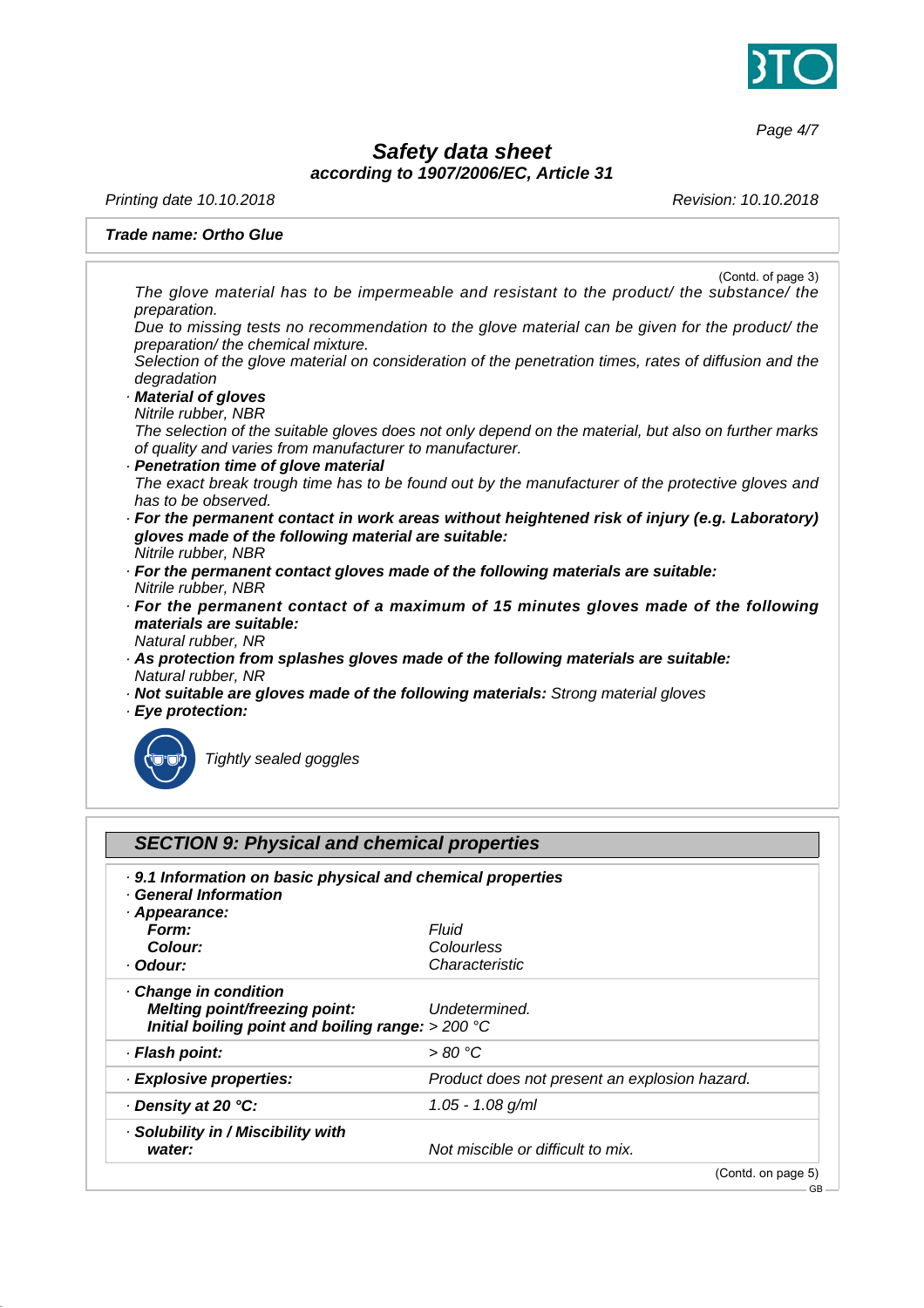

*Page 5/7*

# *Safety data sheet according to 1907/2006/EC, Article 31*

*Printing date 10.10.2018 Revision: 10.10.2018*

(Contd. of page 4)

#### *Trade name: Ortho Glue*

*· Viscosity: Dynamic at 20 °C: 80-120 mPas*

*· Solvent content: Organic solvents: 0.0 %*

*· 9.2 Other information No further relevant information available.*

### *SECTION 10: Stability and reactivity*

- *· 10.1 Reactivity No further relevant information available.*
- *· 10.2 Chemical stability*
- *· Thermal decomposition / conditions to be avoided: No decomposition if used according to specifications.*
- *· 10.3 Possibility of hazardous reactions Danger of polymerisation. Reacts with alcohols, amines, aqueous acids and alkalis.*
- *· 10.4 Conditions to avoid No further relevant information available.*
- *· 10.5 Incompatible materials: No further relevant information available.*
- *· 10.6 Hazardous decomposition products: No dangerous decomposition products known.*

### *SECTION 11: Toxicological information*

- *· 11.1 Information on toxicological effects*
- *· Acute toxicity Based on available data, the classification criteria are not met.*
- *· LD/LC50 values relevant for classification:*

#### *7085-85-0 ethyl 2-cyanoacrylate*

*Oral LD50 5,240 mg/kg (Rat)*

- *· Primary irritant effect:*
- *· Skin corrosion/irritation Causes skin irritation.*
- *· Serious eye damage/irritation*
- *Causes serious eye irritation.*
- *· Respiratory or skin sensitisation Based on available data, the classification criteria are not met.*
- *· CMR effects (carcinogenity, mutagenicity and toxicity for reproduction)*
- *· Germ cell mutagenicity Based on available data, the classification criteria are not met.*
- *· Carcinogenicity Based on available data, the classification criteria are not met.*
- *· Reproductive toxicity Based on available data, the classification criteria are not met.*
- *· STOT-single exposure*
- *May cause respiratory irritation.*
- *· STOT-repeated exposure Based on available data, the classification criteria are not met.*
- *· Aspiration hazard Based on available data, the classification criteria are not met.*

### *SECTION 12: Ecological information*

- *· 12.1 Toxicity*
- *· Aquatic toxicity: No further relevant information available.*
- *· 12.2 Persistence and degradability No further relevant information available.*

(Contd. on page 6)

GB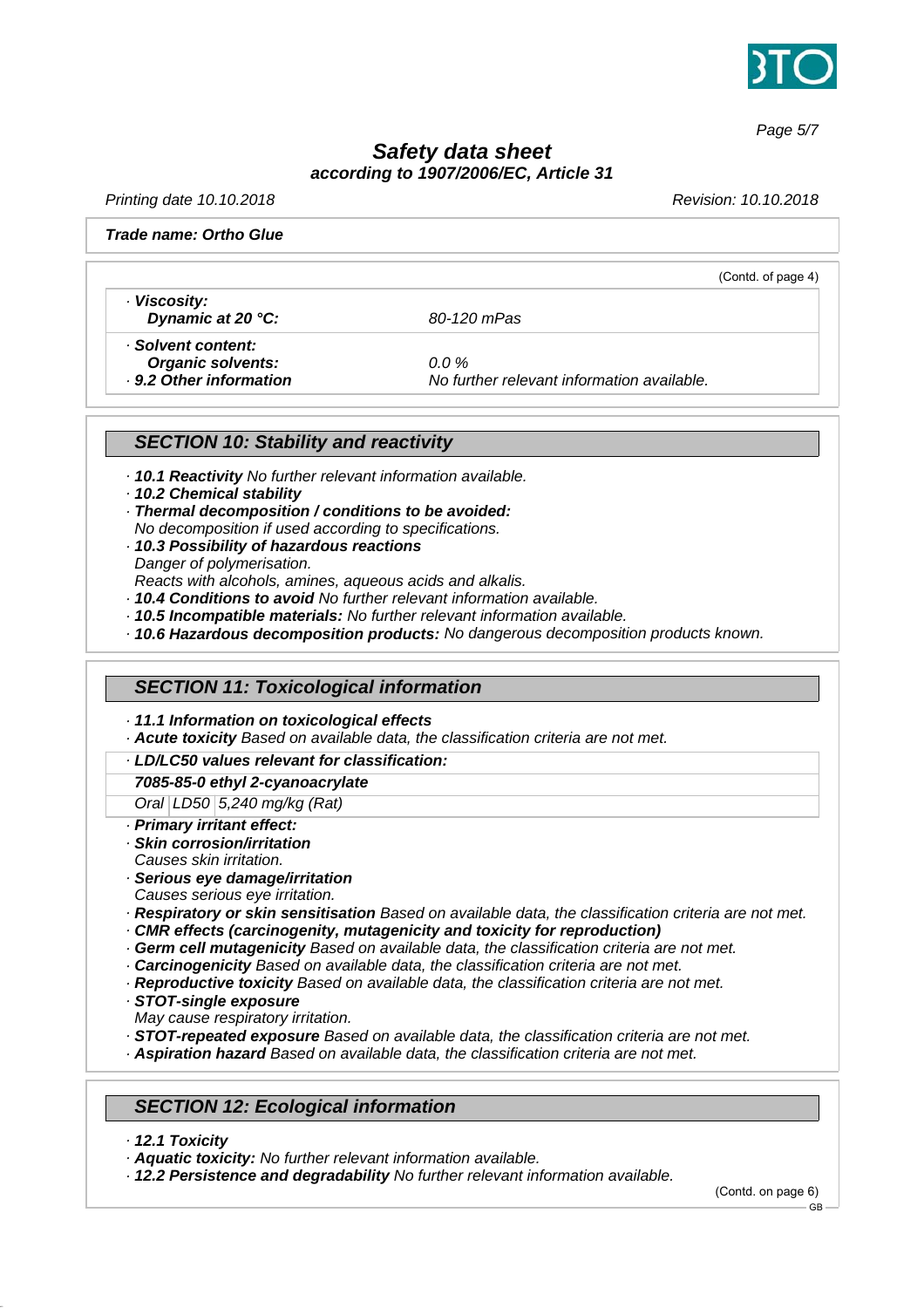

*Page 6/7*

# *Safety data sheet according to 1907/2006/EC, Article 31*

*Printing date 10.10.2018 Revision: 10.10.2018*

(Contd. of page 5)

#### *Trade name: Ortho Glue*

- *· 12.3 Bioaccumulative potential No further relevant information available.*
- *· 12.4 Mobility in soil No further relevant information available.*
- *· Additional ecological information:*
- *· General notes: Not hazardous for water.*
- *· 12.5 Results of PBT and vPvB assessment*
- *· PBT: Not applicable.*
- *· vPvB: Not applicable.*

*· 12.6 Other adverse effects No further relevant information available.*

### *SECTION 13: Disposal considerations*

*· 13.1 Waste treatment methods*

*· Recommendation*

*On the basis of the necessary technical regulations and after consultation with the disposal agent and the relevant authorities, can be disposed of with domestic waste or incinerated with domestic waste.*

*Must not be disposed together with household garbage. Do not allow product to reach sewage system.*

*· Uncleaned packaging:*

*· Recommendation: Disposal must be made according to official regulations.*

| <b>SECTION 14: Transport information</b>                                   |                 |  |
|----------------------------------------------------------------------------|-----------------|--|
| · 14.1 UN-Number<br>· ADR, ADN, IMDG, IATA                                 | Void            |  |
| 14.2 UN proper shipping name<br>· ADR, ADN, IMDG, IATA                     | Void            |  |
| 14.3 Transport hazard class(es)                                            |                 |  |
| · ADR, ADN, IMDG, IATA<br>· Class                                          | Void            |  |
| ⋅ 14.4 Packing group<br>· ADR, IMDG, IATA                                  | Void            |  |
| · 14.5 Environmental hazards:<br>· Marine pollutant:                       | No              |  |
| · 14.6 Special precautions for user                                        | Not applicable. |  |
| 14.7 Transport in bulk according to Annex II<br>of Marpol and the IBC Code | Not applicable. |  |
| · UN "Model Regulation":                                                   | Void            |  |

(Contd. on page 7)